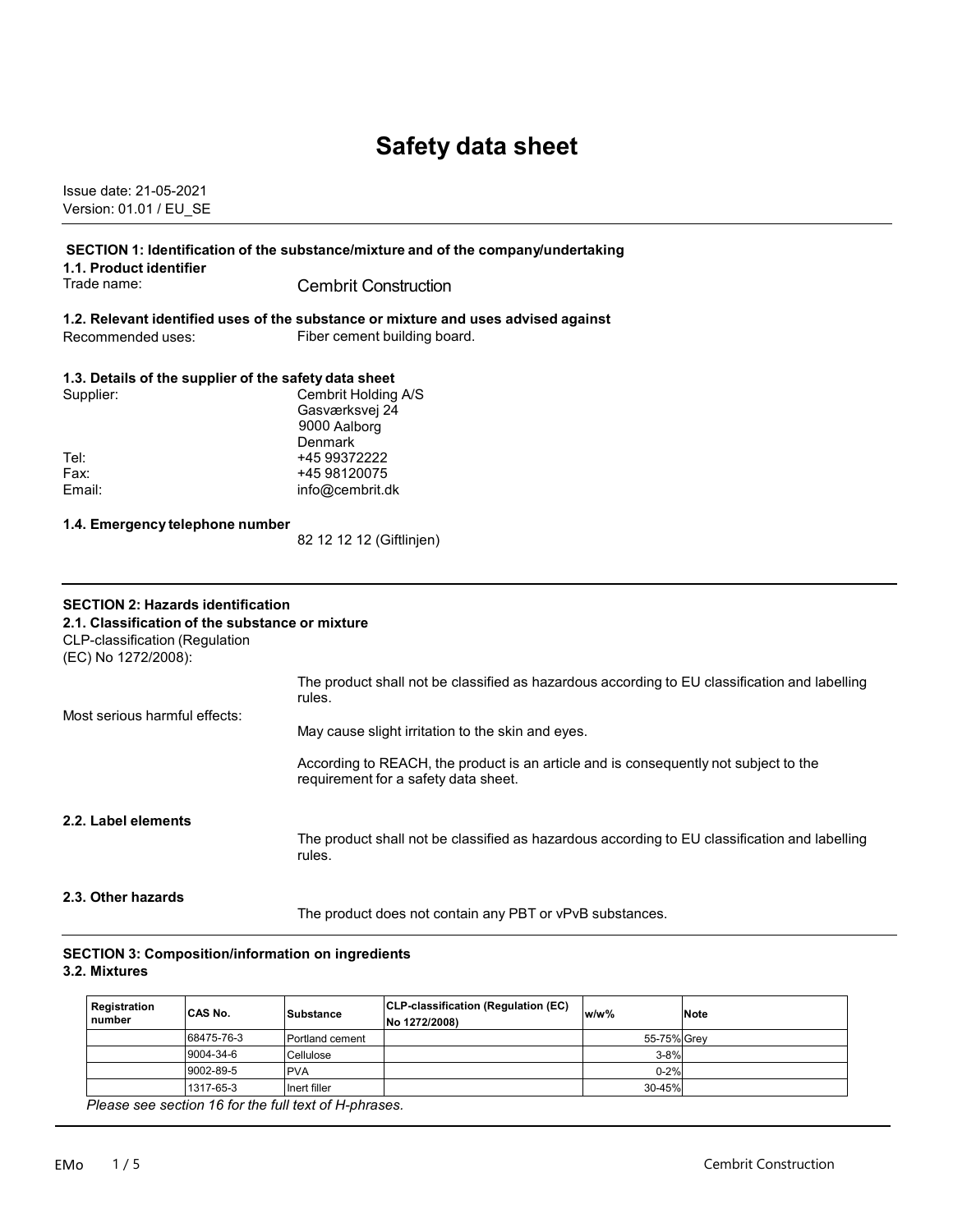# **SECTION 4: First aid measures 4.1. Description of first aid measures** Inhalation: Seek fresh air. Seek medical advice in case of persistent discomfort. Ingestion: Wash out mouth thoroughly and drink 1-2 glasses of water in small sips. Seek medical advice in case of discomfort. Skin: Wash skin with soap and water. Seek medical advice in case of persistent discomfort. Eyes Flush with water (preferably using eye wash equipment) until irritation subsides. Seek medical advice if symptoms persist. Other information: When obtaining medical advice, show the safety data sheet or label. **4.2. Most important symptoms and effects, both acute and delayed** May cause slight irritation to the skin and eyes. **4.3. Indication of any immediate medical attention and special treatment needed** Treat symptoms. No special immediate treatment required. **SECTION 5: Firefighting measures 5.1. Extinguishing media** The product is not directly flammable. Choose extinguishing agents based on the surrounding fire. Unsuitable extinguishing media Do not use water stream, as it may spread the fire. **5.2. Special hazards arising from the substance or mixture** The product is not directly flammable. Avoid inhalation of vapour and fumes – seek fresh air. **5.3. Advice for firefighters** Wear Self-Contained Breathing Apparatus (SCBA) with chemical resistant gloves. **SECTION 6: Accidental release measures 6.1. Personal precautions, protective equipment and emergency procedures** For non-emergency personnel: For emergency responders: Normal protective clothing equivalent to EN 469 is recommended. **6.2. Environmental precautions** Prevent spillage from entering drains and/or surface water. **6.3. Methods and material for containment and cleaning up** Sweep up/collect spills for possible reuse or transfer to suitable waste containers. **6.4. Reference to other sections** See section 8 for type of protective equipment. See section 13 for instructions on disposal. **SECTION 7: Handling and storage 7.1. Precautions for safe handling** Running water and eye wash equipment should be available. Wash hands before breaks, before using restroom facilities, and at the end of work. **7.2. Conditions for safe storage, including any incompatibilities** Store in a dry area. **7.3. Specific end use(s)** None. **SECTION 8: Exposure controls/personal protection 8.1. Control parameters** Legal basis: Commission Directive 2000/39/EC (Occupational Exposure Limits). Last amended by Commission Directive 2009/161/EU. Contains no substances subject to reporting requirements.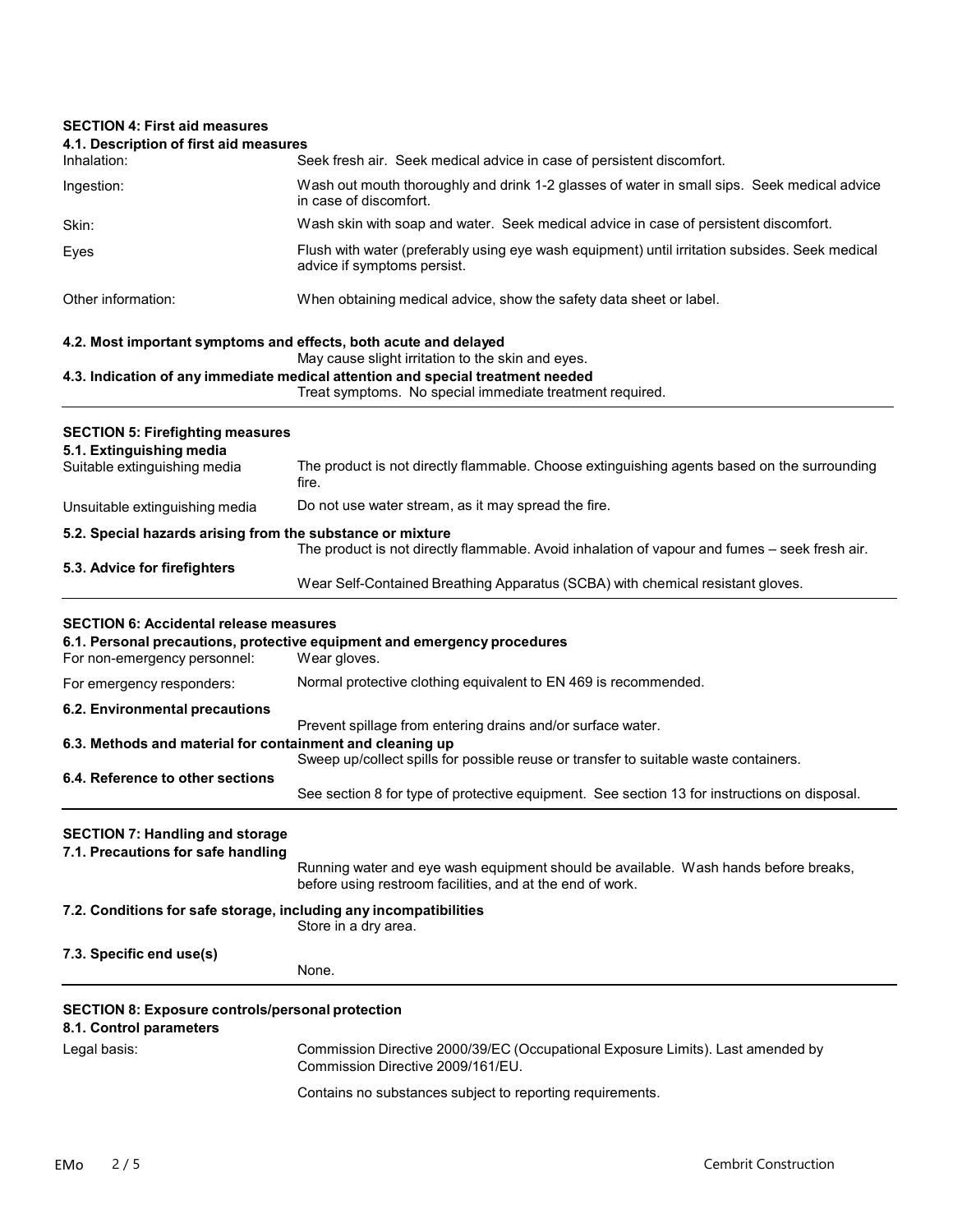| 8.2. Exposure controls<br>Appropriate engineering controls: | Wear the personal protective equipment specified below.                                                                                                                    |
|-------------------------------------------------------------|----------------------------------------------------------------------------------------------------------------------------------------------------------------------------|
| Personal protective equipment,<br>eye/face protection:      | Wear safety goggles if there is a risk of dust contact with eyes. Eye protection must conform to<br>EN 166.                                                                |
| Personal protective equipment,<br>skin protection:          | Wear gloves. Gloves must conform to EN 374.                                                                                                                                |
| Personal protective equipment,<br>respiratory protection:   | Wear respiratory protective equipment with P2 filter when performing dusty work. Respiratory<br>protection must conform to one of the following standards: EN 136/140/145. |
| Environmental exposure controls:                            | Ensure compliance with local regulations for emissions.                                                                                                                    |

### **SECTION 9: Physical and chemical properties**

| 9.1. Information on basic physical and chemical properties |                                                                 |  |
|------------------------------------------------------------|-----------------------------------------------------------------|--|
| State:                                                     | Solid substance                                                 |  |
| Colour:                                                    | Grey                                                            |  |
| Odour:                                                     | No data                                                         |  |
| Odour threshold:                                           | No data                                                         |  |
| pH (solution for use):                                     | No data                                                         |  |
| pH (concentrate):                                          | Approx. 11 (Due to calcium hydroxide, pH will reduce over time) |  |
| Melting point/freezing point:                              | No data                                                         |  |
| Initial boiling point and boiling                          |                                                                 |  |
| range:                                                     | No data                                                         |  |
| Flash point:                                               | No data                                                         |  |
| Evaporation rate:                                          | No data                                                         |  |
| Flammability (solid, gas):                                 | No data                                                         |  |
| Upper/lower flammability limits:                           | No data                                                         |  |
| Upper/lower explosive limits:                              | No data                                                         |  |
| Vapour pressure:                                           | No data                                                         |  |
| Vapour density:                                            | No data                                                         |  |
| Relative density:<br>Solubility:                           | 1.8                                                             |  |
| Partition coefficient                                      | Solubility in water: Insoluble                                  |  |
| n-octanol/water:                                           | No data                                                         |  |
| Auto-ignition temperature:                                 | No data                                                         |  |
| Decomposition temperature:                                 | >150°C. 250°C: the product loses 90% of it's initial strength.  |  |
| Viscosity:                                                 | No data                                                         |  |
| Explosive properties:                                      | No data                                                         |  |
| Oxidising properties:                                      | No data                                                         |  |
| 9.2. Other information                                     |                                                                 |  |
|                                                            | None.                                                           |  |

#### **SECTION 10: Stability and reactivity**

| 10.1. Reactivity                          |                                                                               |
|-------------------------------------------|-------------------------------------------------------------------------------|
| 10.2. Chemical stability                  | Not reactive.                                                                 |
|                                           | The product is stable when used in accordance with the supplier's directions. |
| 10.3. Possibility of hazardous reactions  |                                                                               |
|                                           | None known.                                                                   |
| 10.4. Conditions to avoid                 |                                                                               |
|                                           | None known.                                                                   |
| 10.5. Incompatible materials              | None known.                                                                   |
| 10.6. Hazardous<br>decomposition products | None known                                                                    |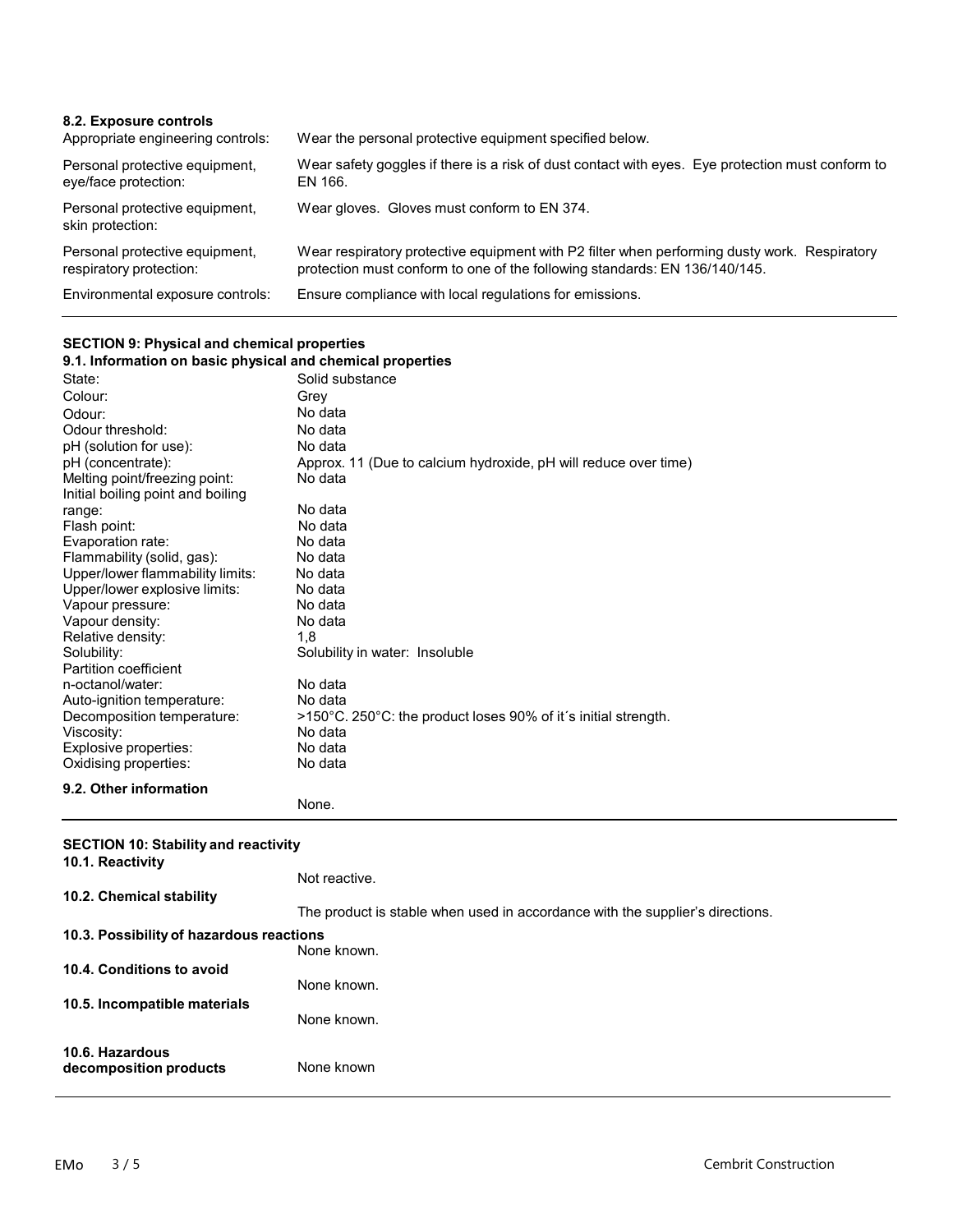#### **SECTION 11: Toxicological information**

## **11.1. Information on toxicological effects**

| Acute toxicity - oral:                              | The product does not have to be classified. Test data are not available.                                                                  |
|-----------------------------------------------------|-------------------------------------------------------------------------------------------------------------------------------------------|
| Acute toxicity - dermal:                            | The product does not have to be classified. Test data are not available.                                                                  |
| Acute toxicity - inhalation:                        | The product does not have to be classified. Test data are not available.                                                                  |
| Skin corrosion/irritation:                          | May cause slight irritation. The product does not have to be classified. Test data are not<br>available.                                  |
| Serious eye damage/eye irritation:                  | May cause eye irritation. The product does not have to be classified. Test data are not<br>available.                                     |
| Respiratory sensitisation or skin<br>sensitisation: | The product does not have to be classified. Test data are not available.                                                                  |
| Germ cell mutagenicity:                             | The product does not have to be classified. Test data are not available.                                                                  |
| Carcinogenic properties:                            | The product does not have to be classified. Test data are not available.                                                                  |
| Reproductive toxicity:                              | The product does not have to be classified. Test data are not available.                                                                  |
| Single STOT exposure:                               | Inhalation of dust may cause irritation to the upper airways. The product does not have to be<br>classified. Test data are not available. |
| Repeated STOT exposure:                             | The product does not have to be classified. Test data are not available.                                                                  |
| Aspiration hazard:                                  | The product does not have to be classified. Test data are not available.                                                                  |
| Other toxicological effects:                        | None known.                                                                                                                               |

| <b>SECTION 12: Ecological information</b><br>12.1. Toxicity |                                                                                   |
|-------------------------------------------------------------|-----------------------------------------------------------------------------------|
|                                                             | The product does not have to be classified. Test data are not available.          |
| 12.2. Persistence and degradability                         |                                                                                   |
|                                                             | Not expected to be biodegradable.                                                 |
| 12.3. Bioaccumulative potential                             |                                                                                   |
|                                                             | No bioaccumulation expected.                                                      |
| 12.4. Mobility in soil                                      |                                                                                   |
|                                                             | Hardens to a firm, non-mobile mass.                                               |
| 12.5. Results of PBT and vPvB assessment                    |                                                                                   |
|                                                             | The product does not contain any PBT or vPvB substances.                          |
| 12.6. Other adverse effects                                 |                                                                                   |
|                                                             | None known.                                                                       |
|                                                             |                                                                                   |
| <b>SECTION 13: Disposal considerations</b>                  |                                                                                   |
| 13.1. Waste treatment methods                               |                                                                                   |
|                                                             | Do not discharge large quantities of concentrated spills and residue into drains. |

Contact the local authorities. EWC code: 17 01 01 Concrete